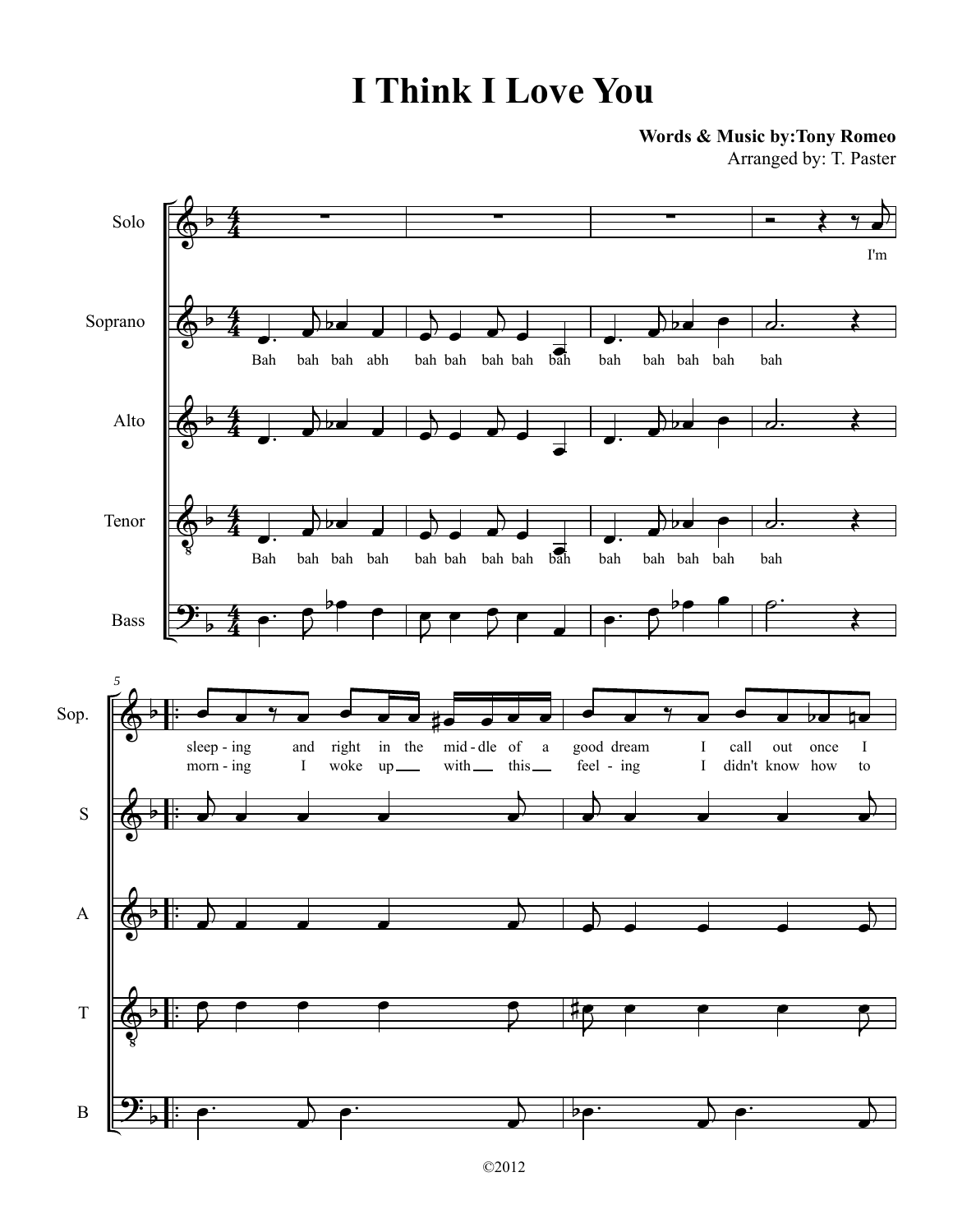

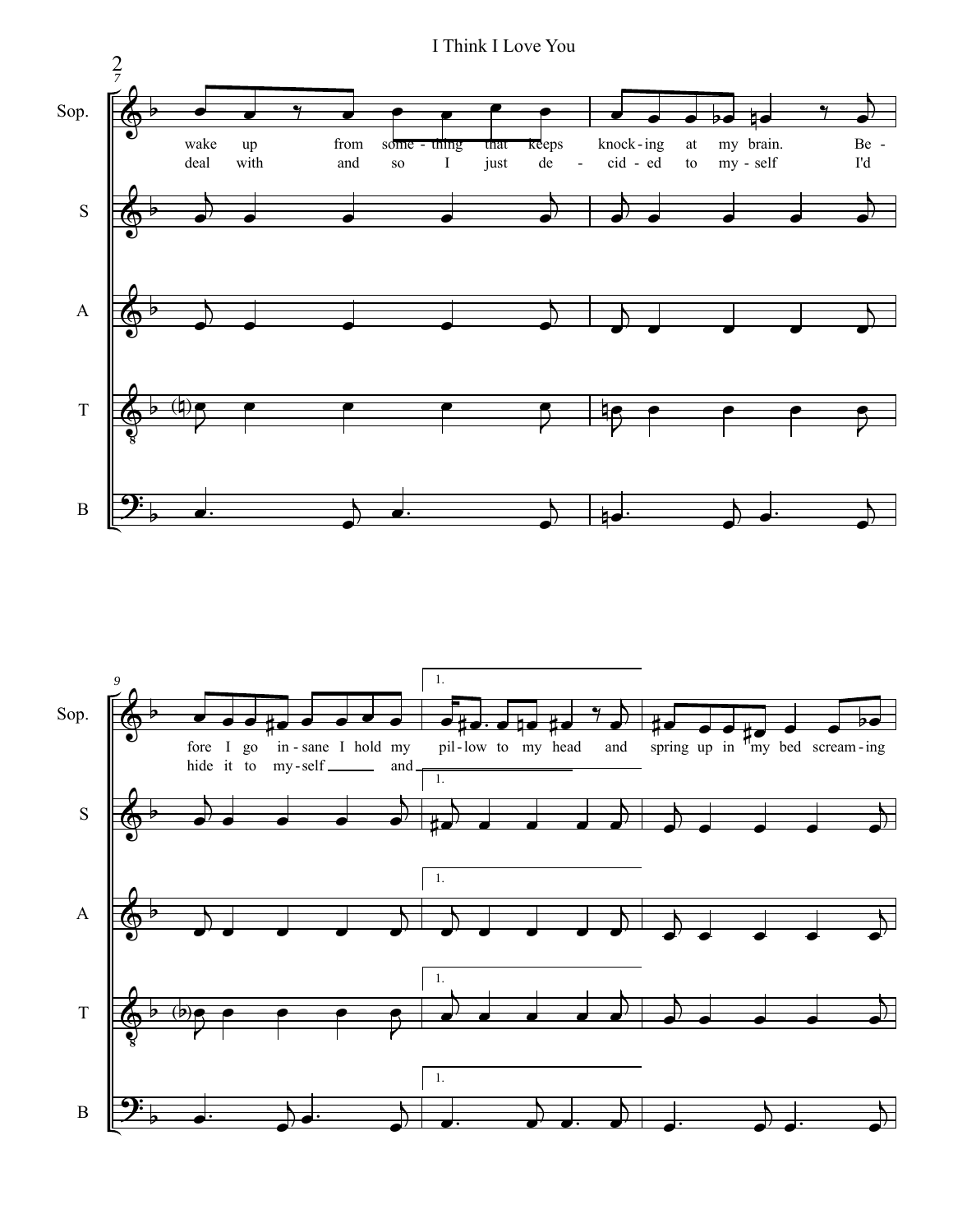I Think I Love You



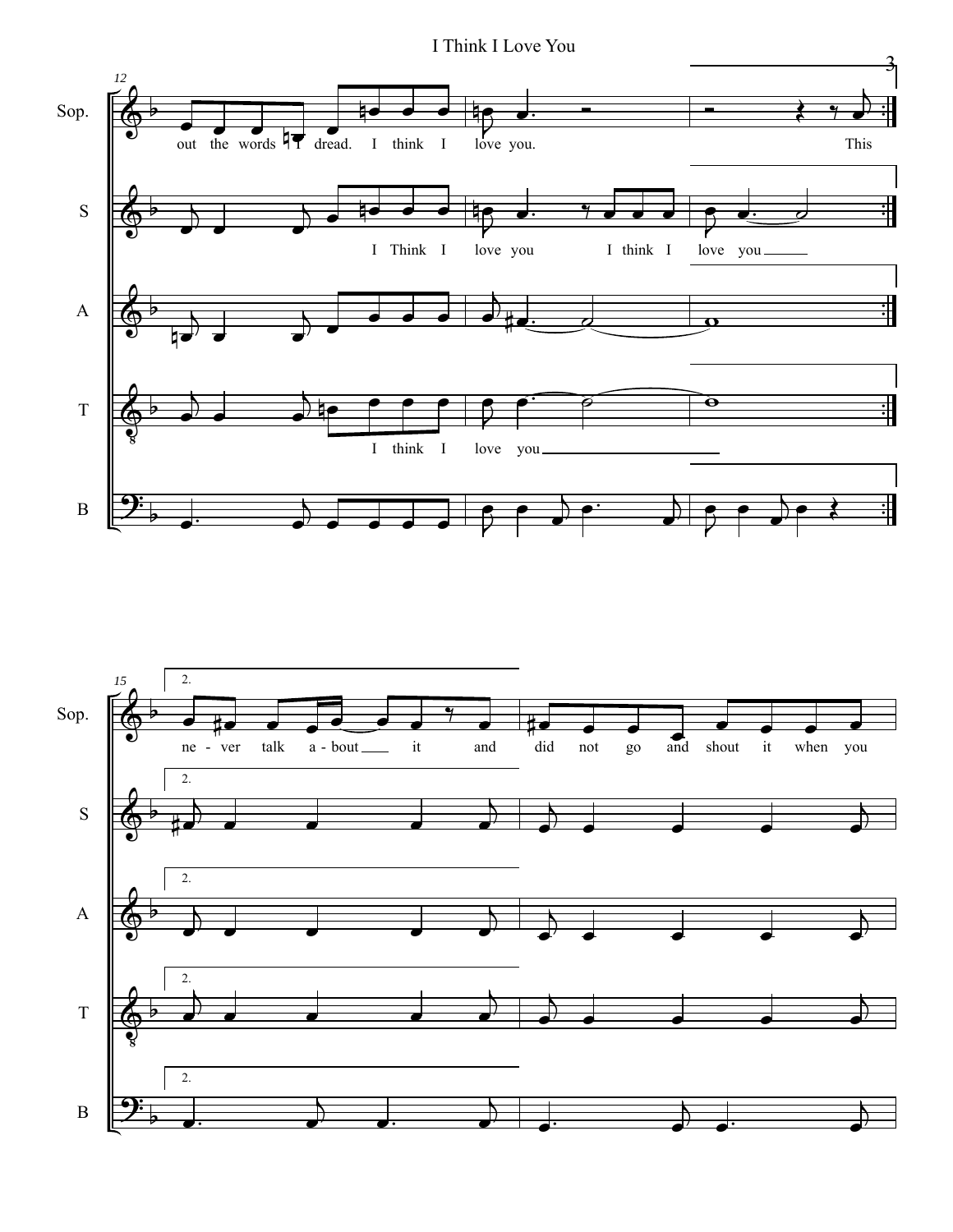

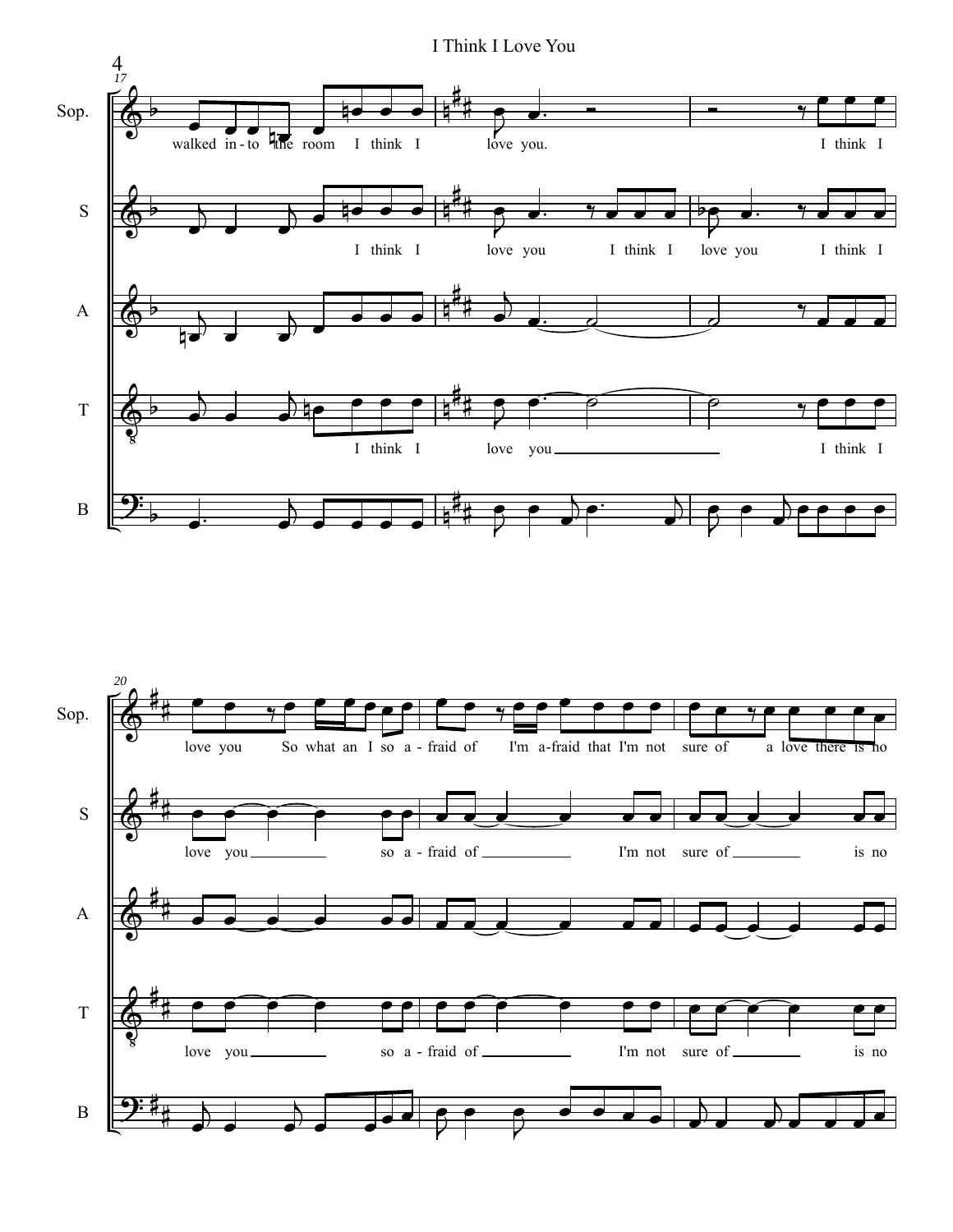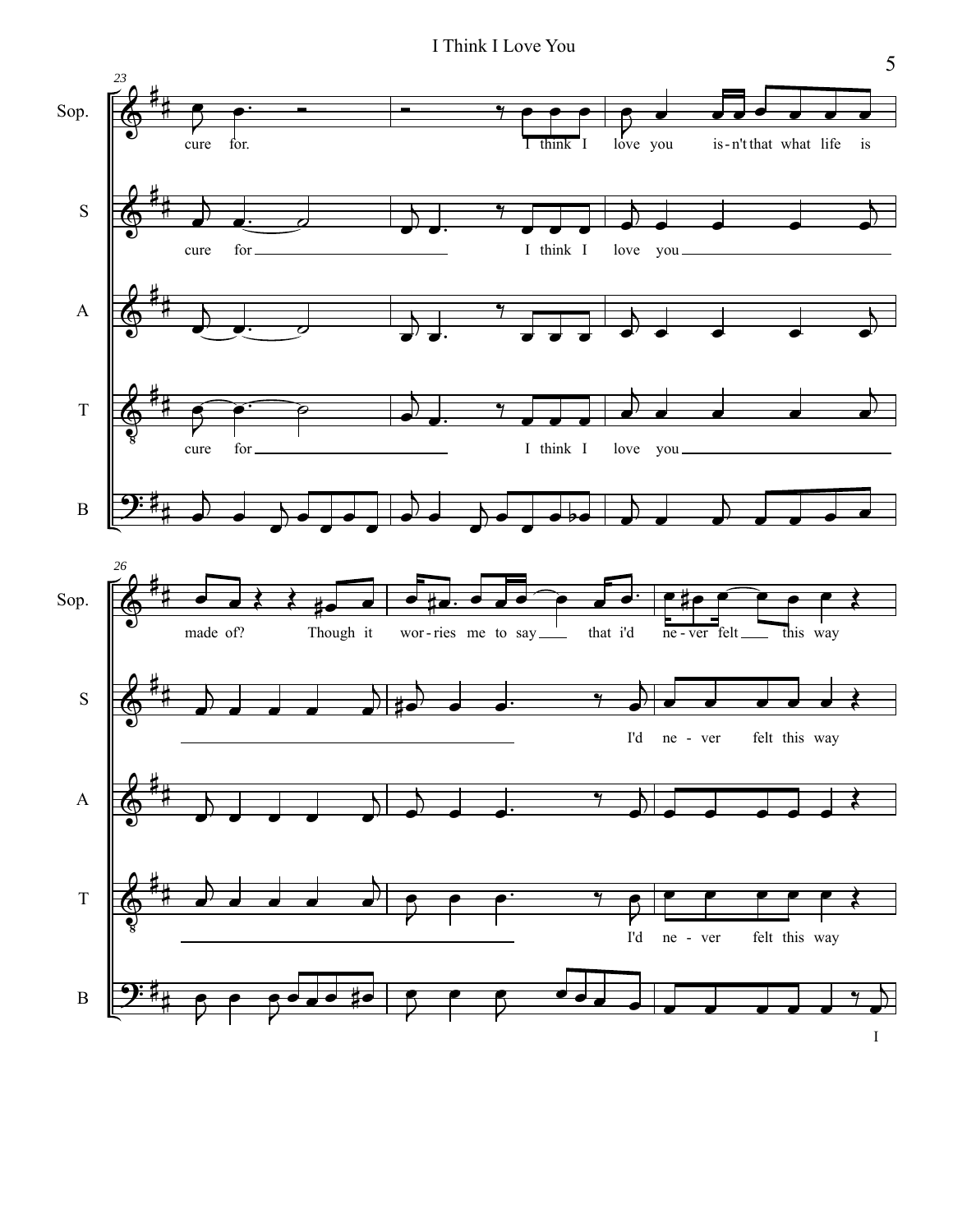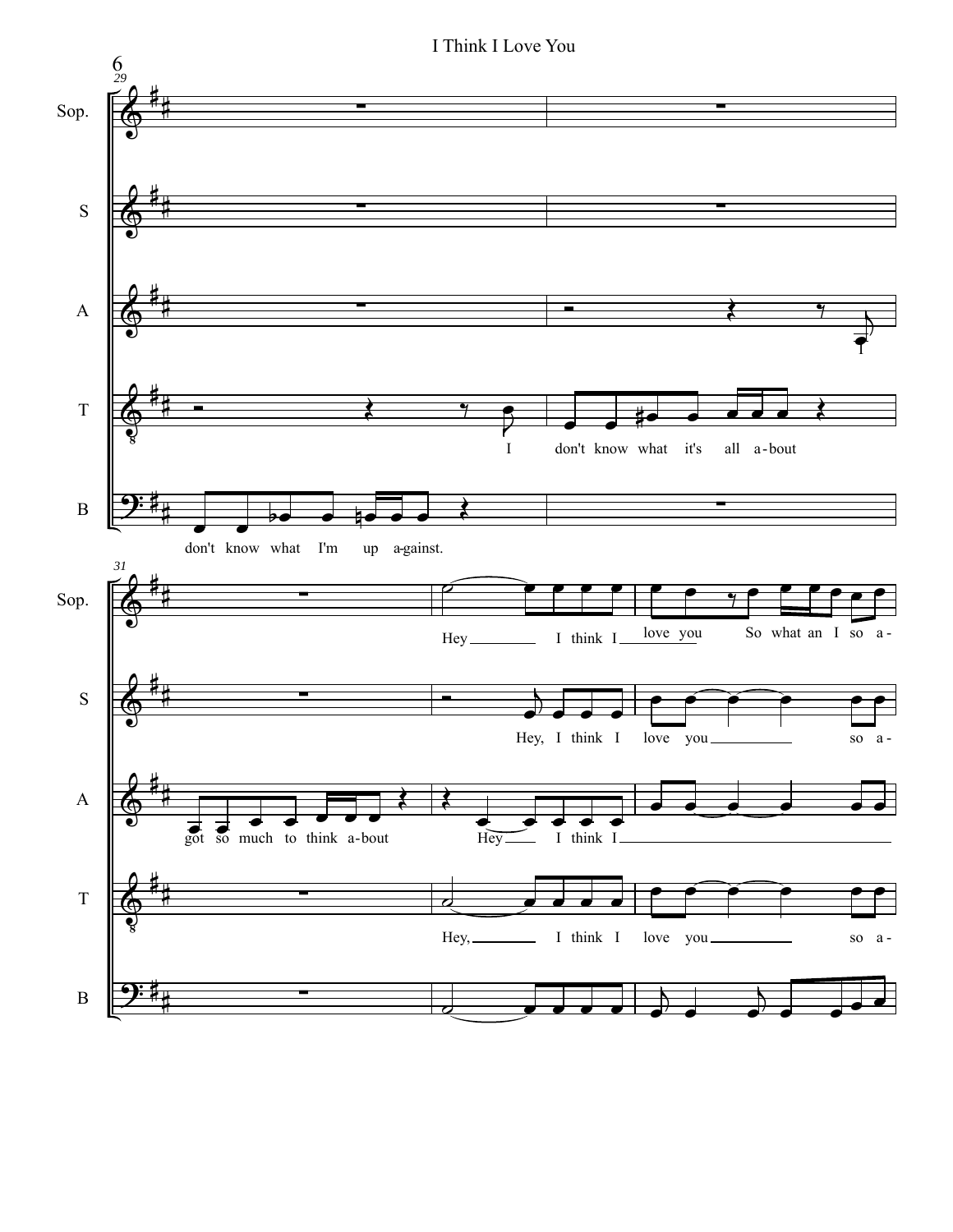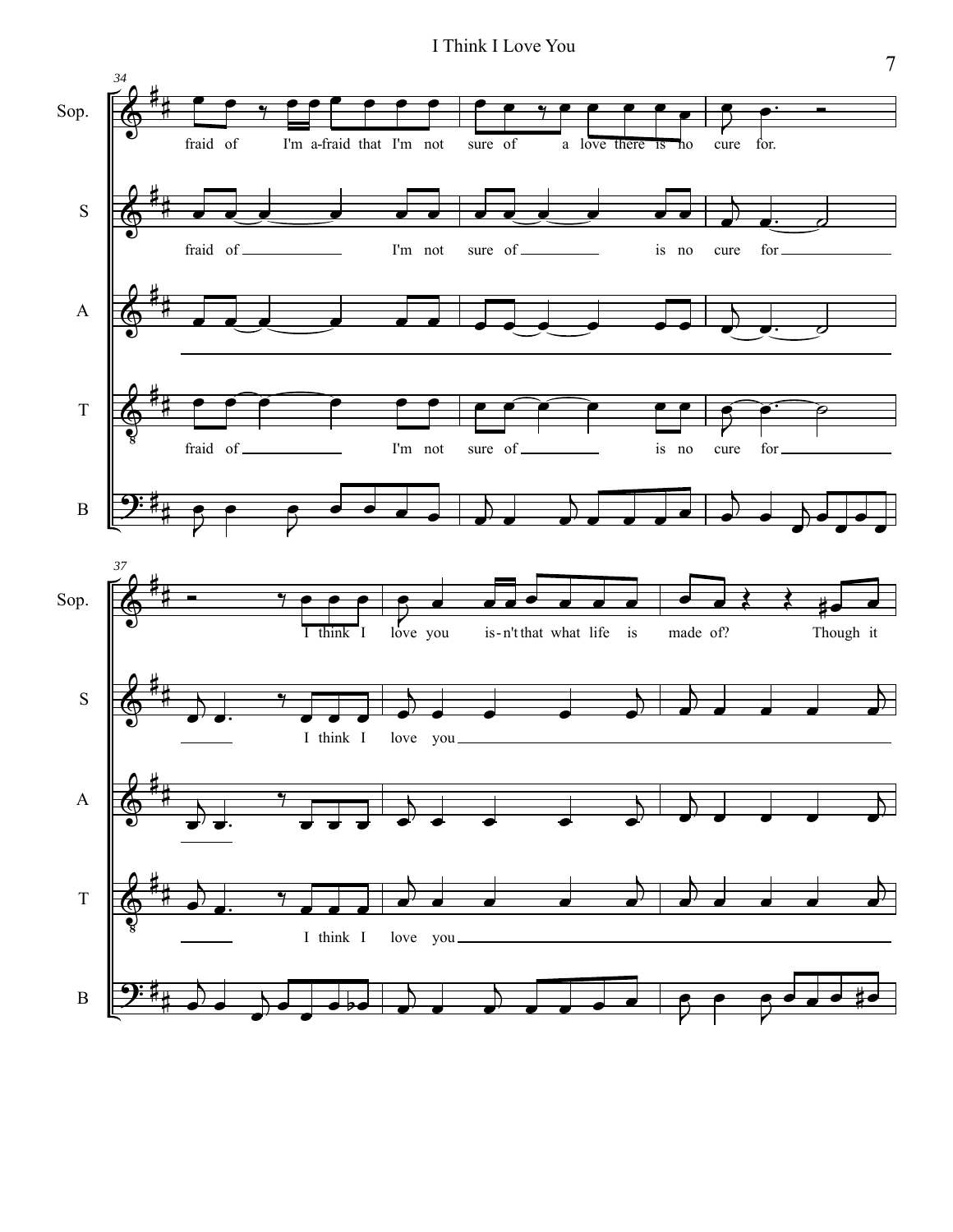